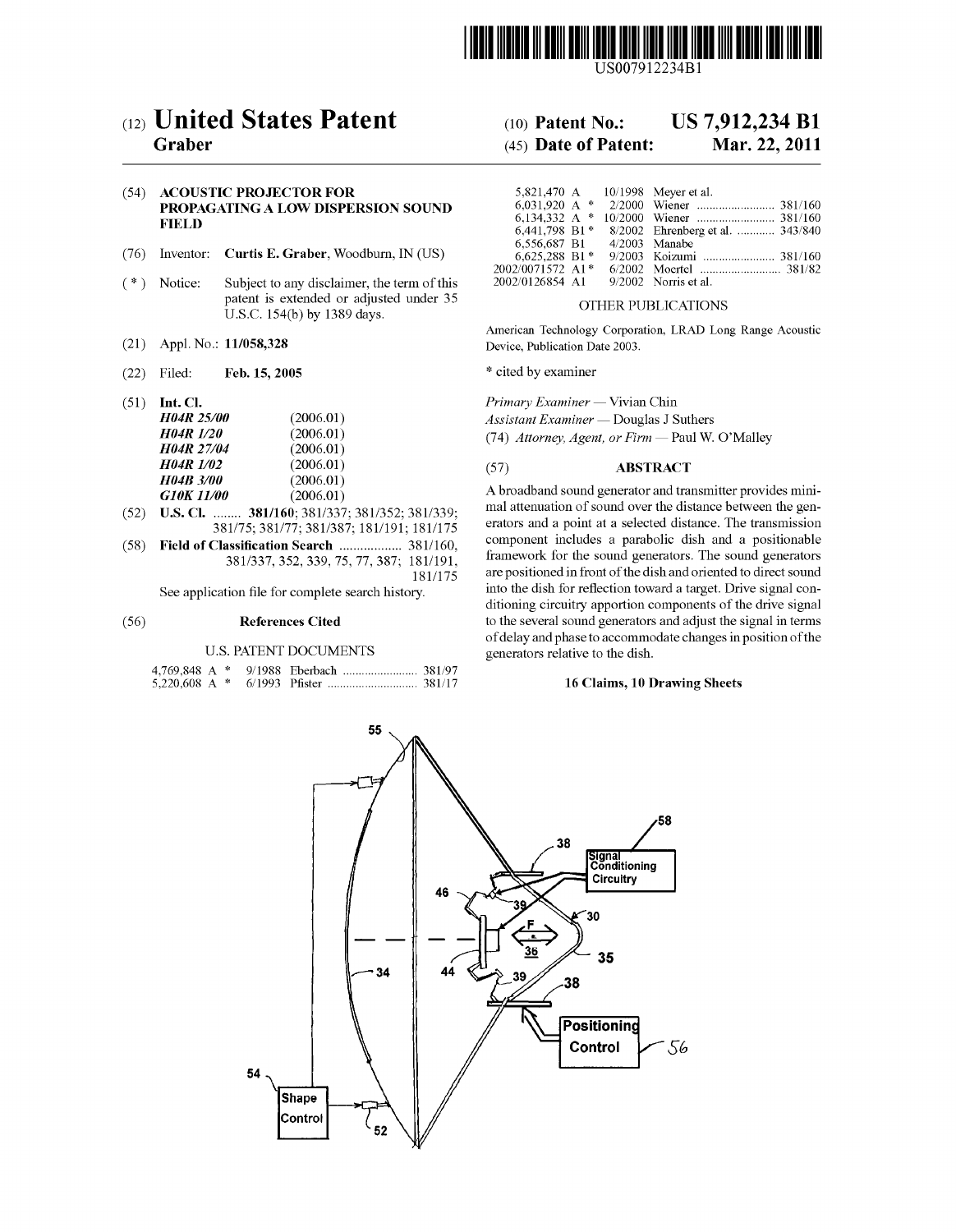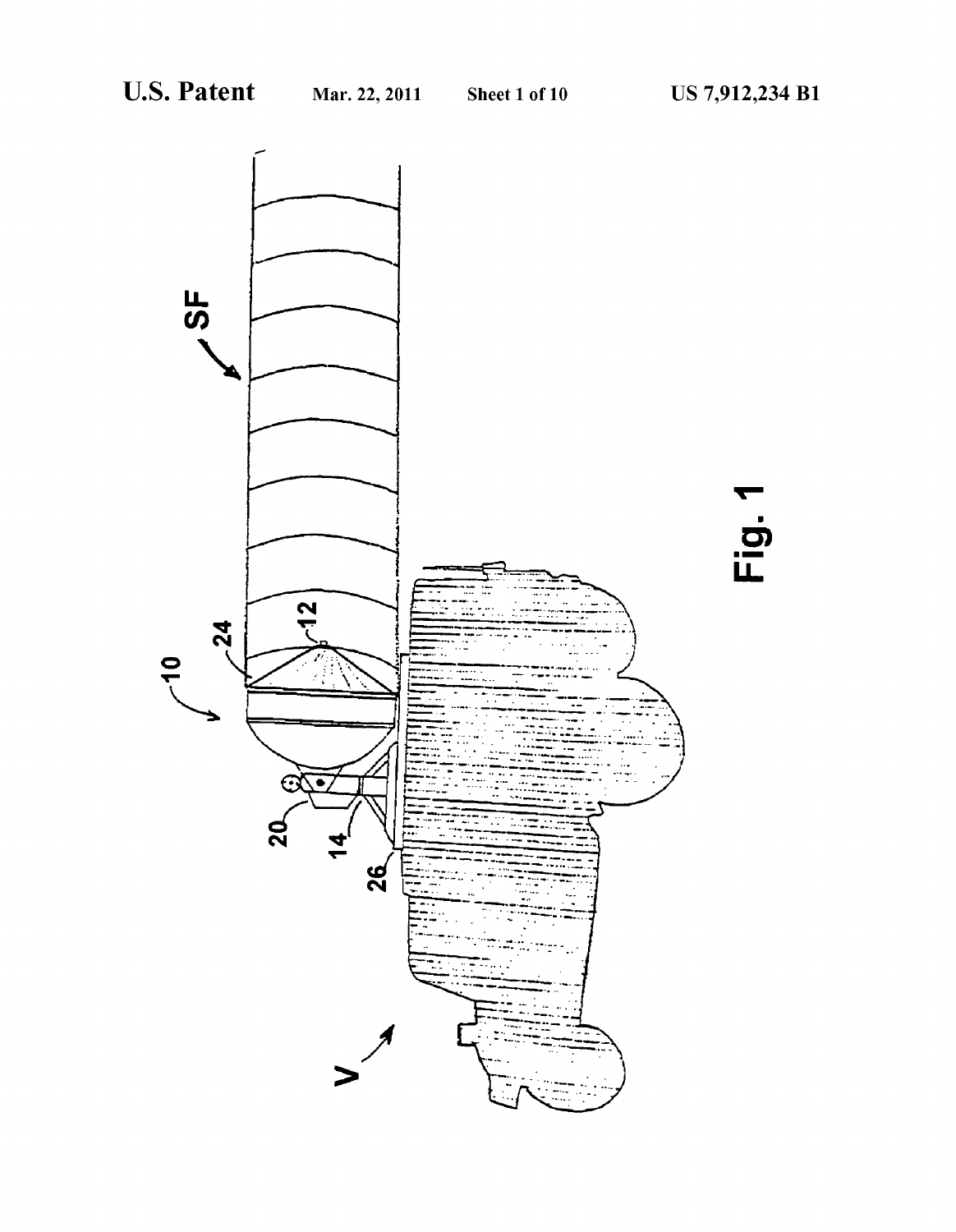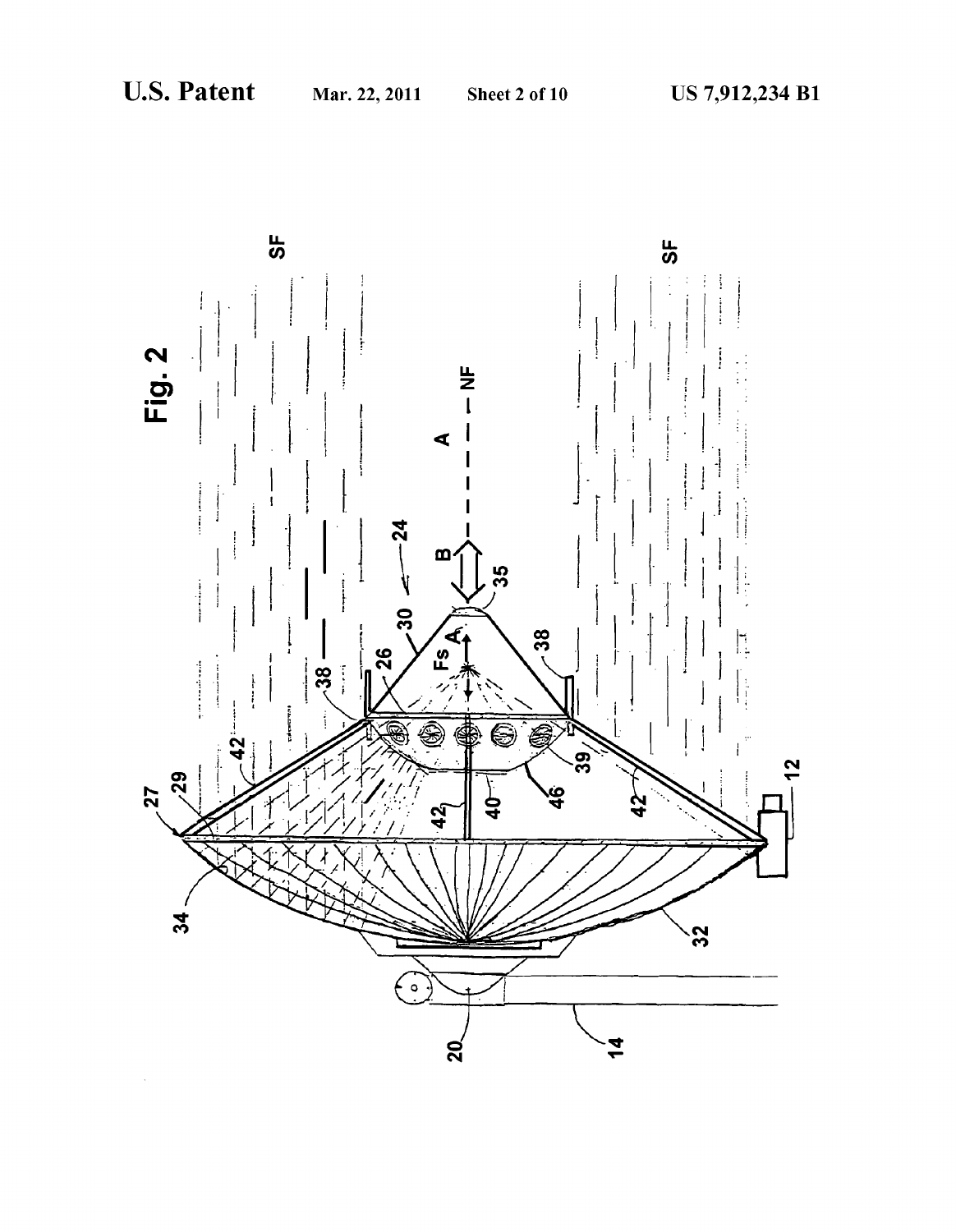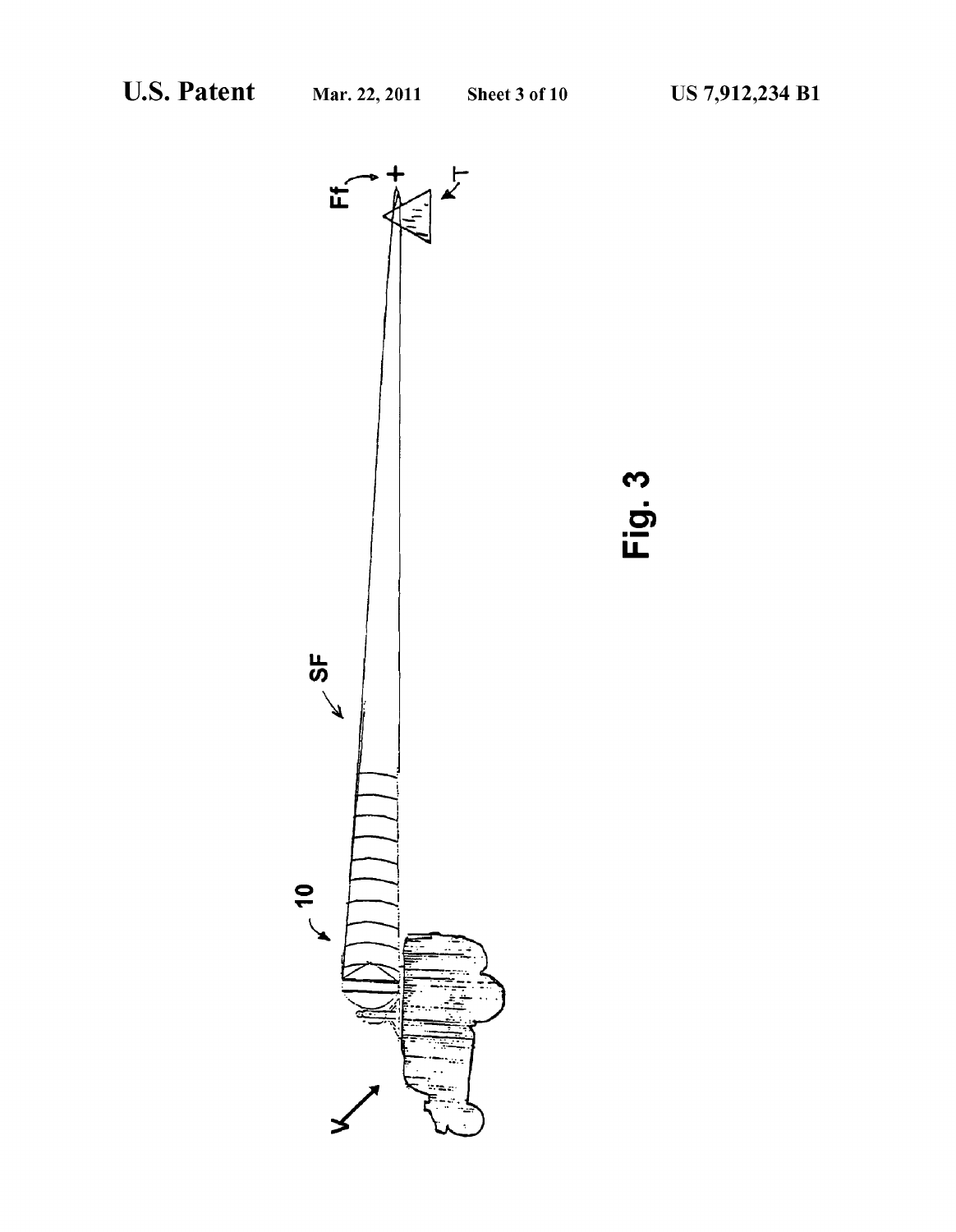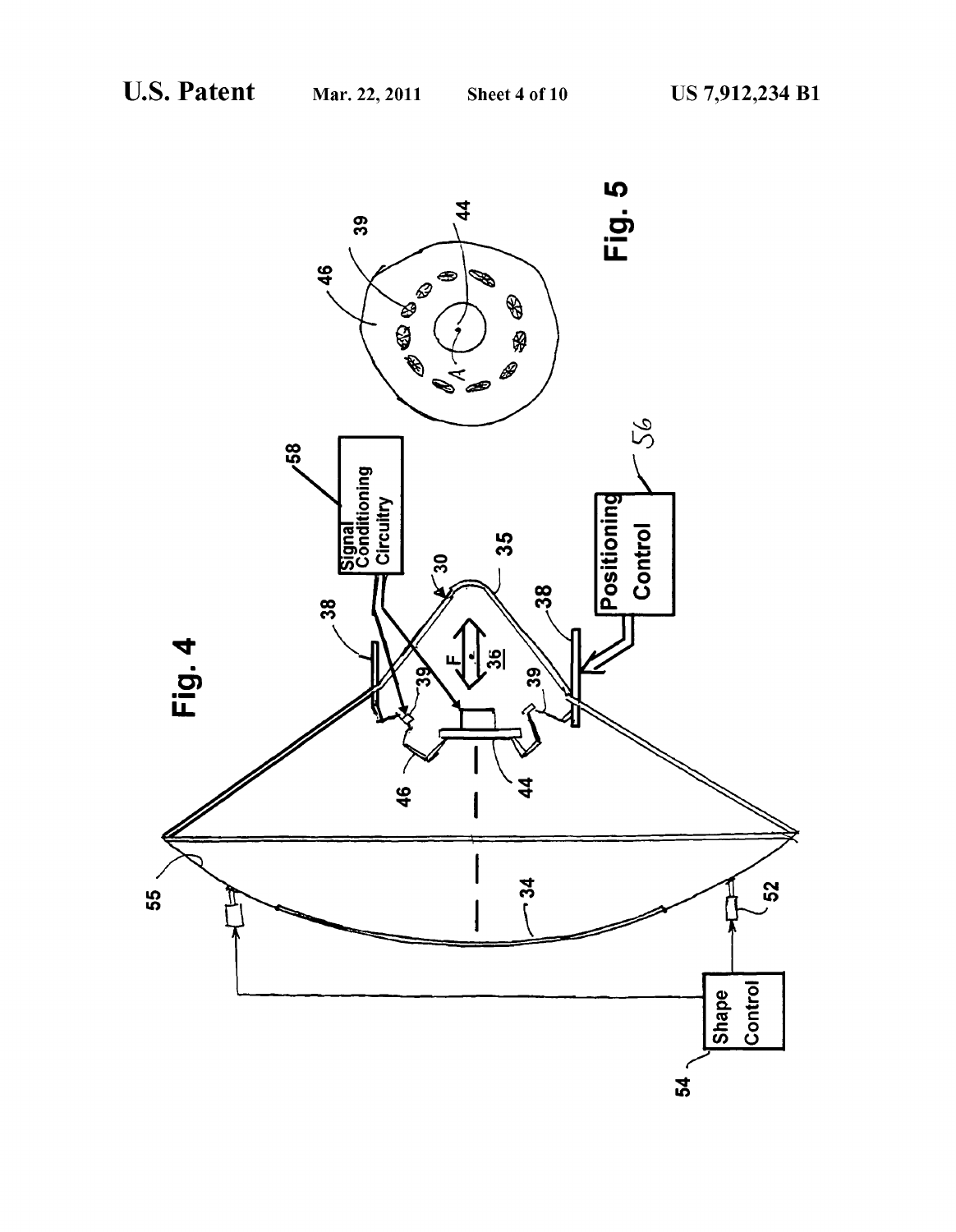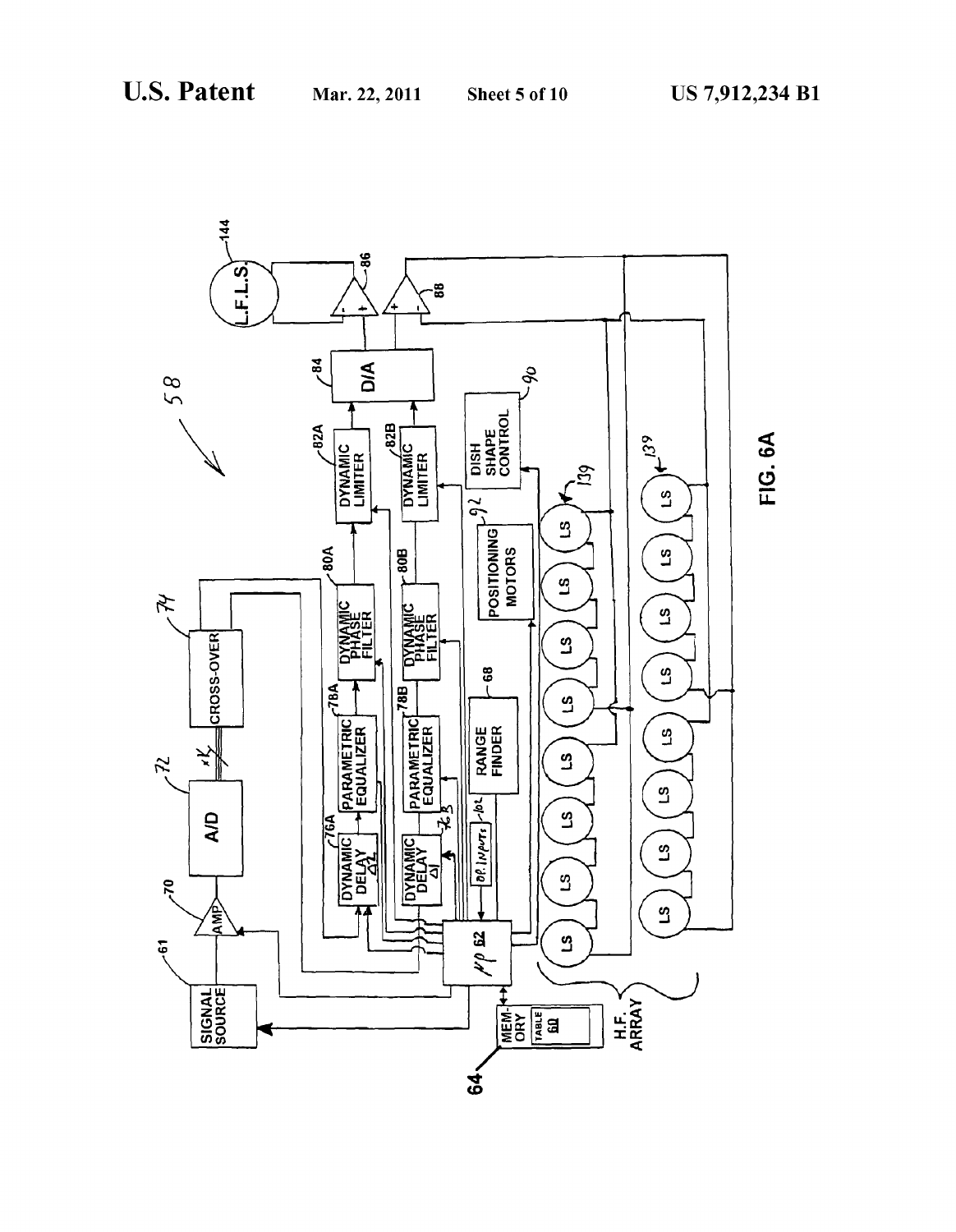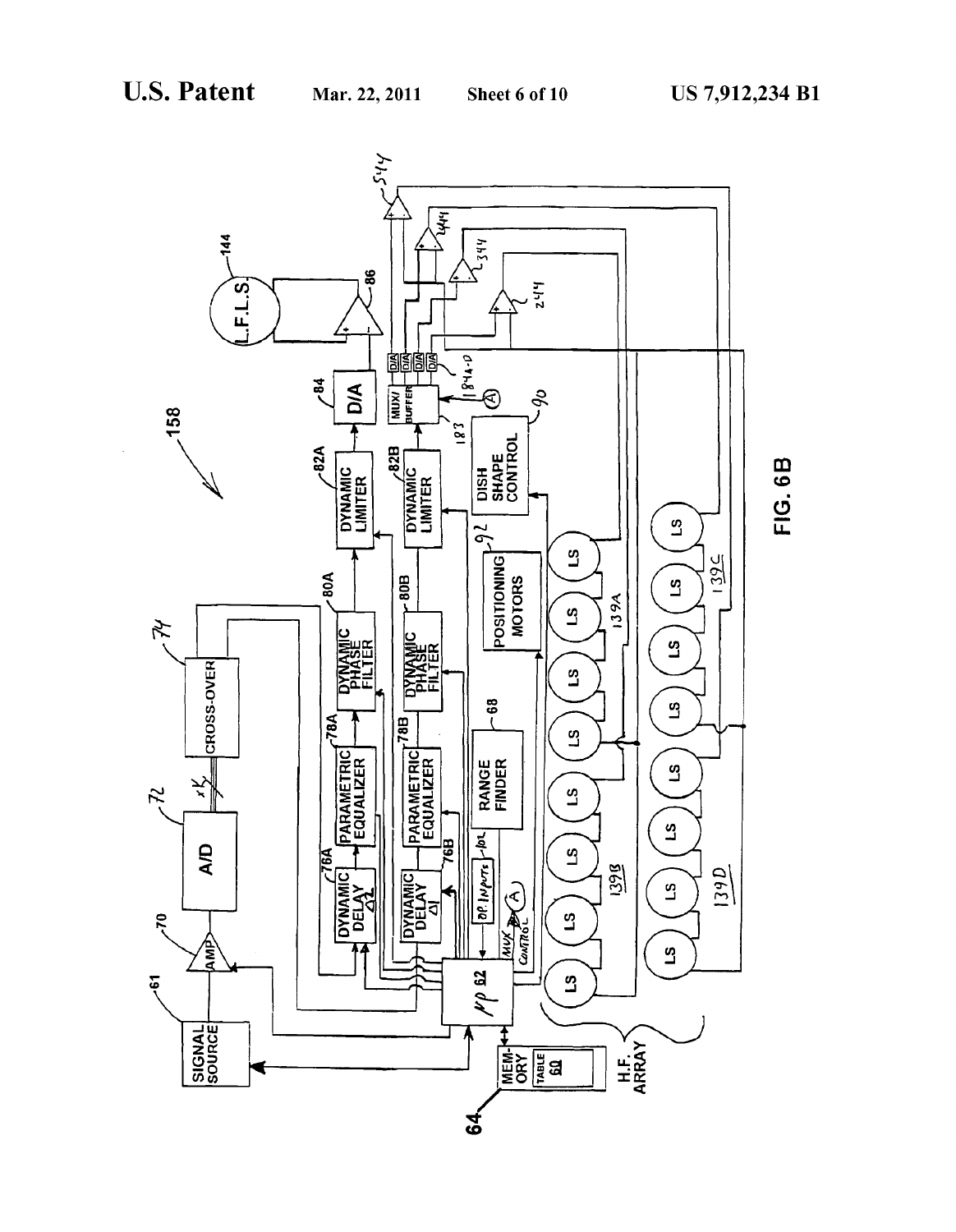

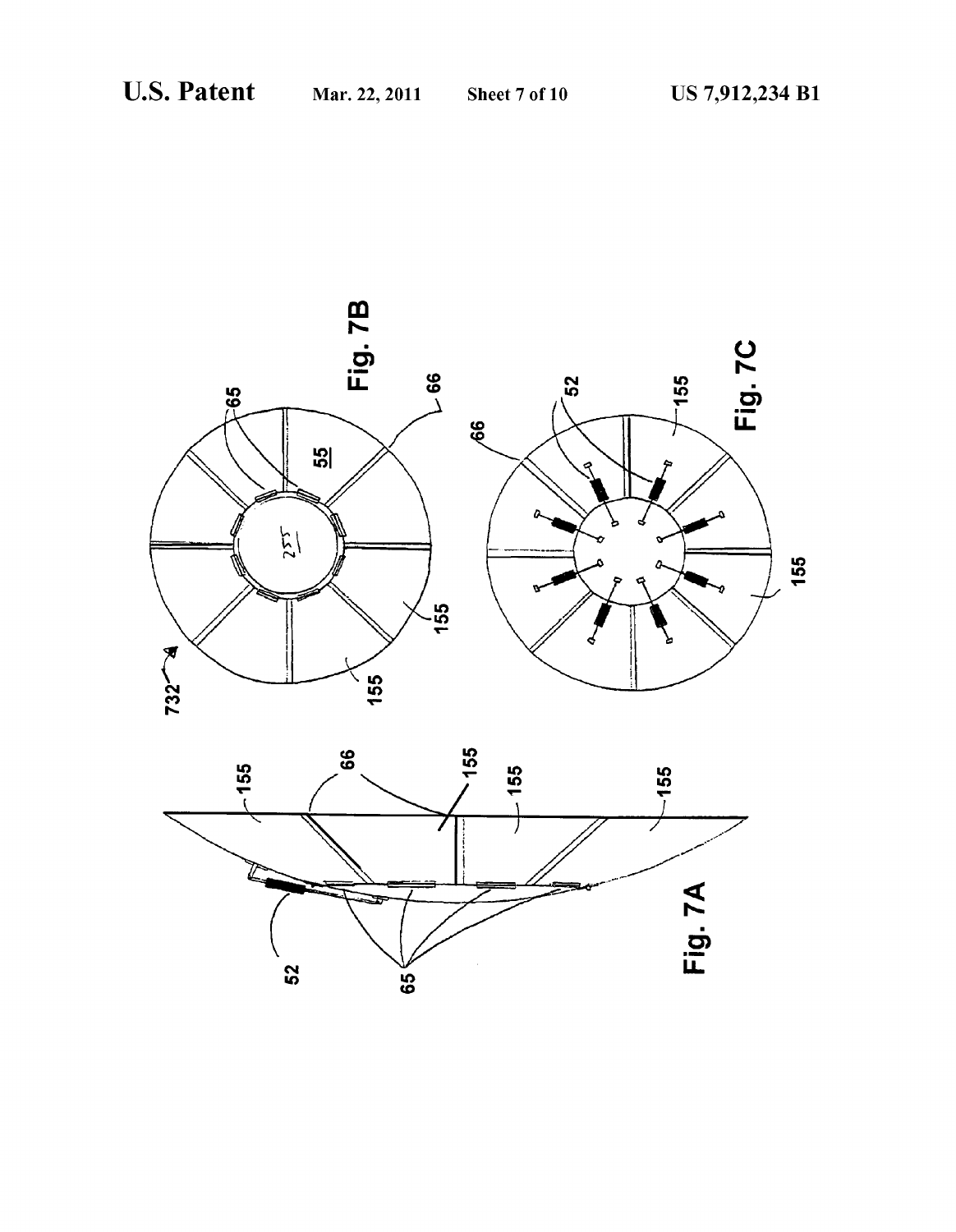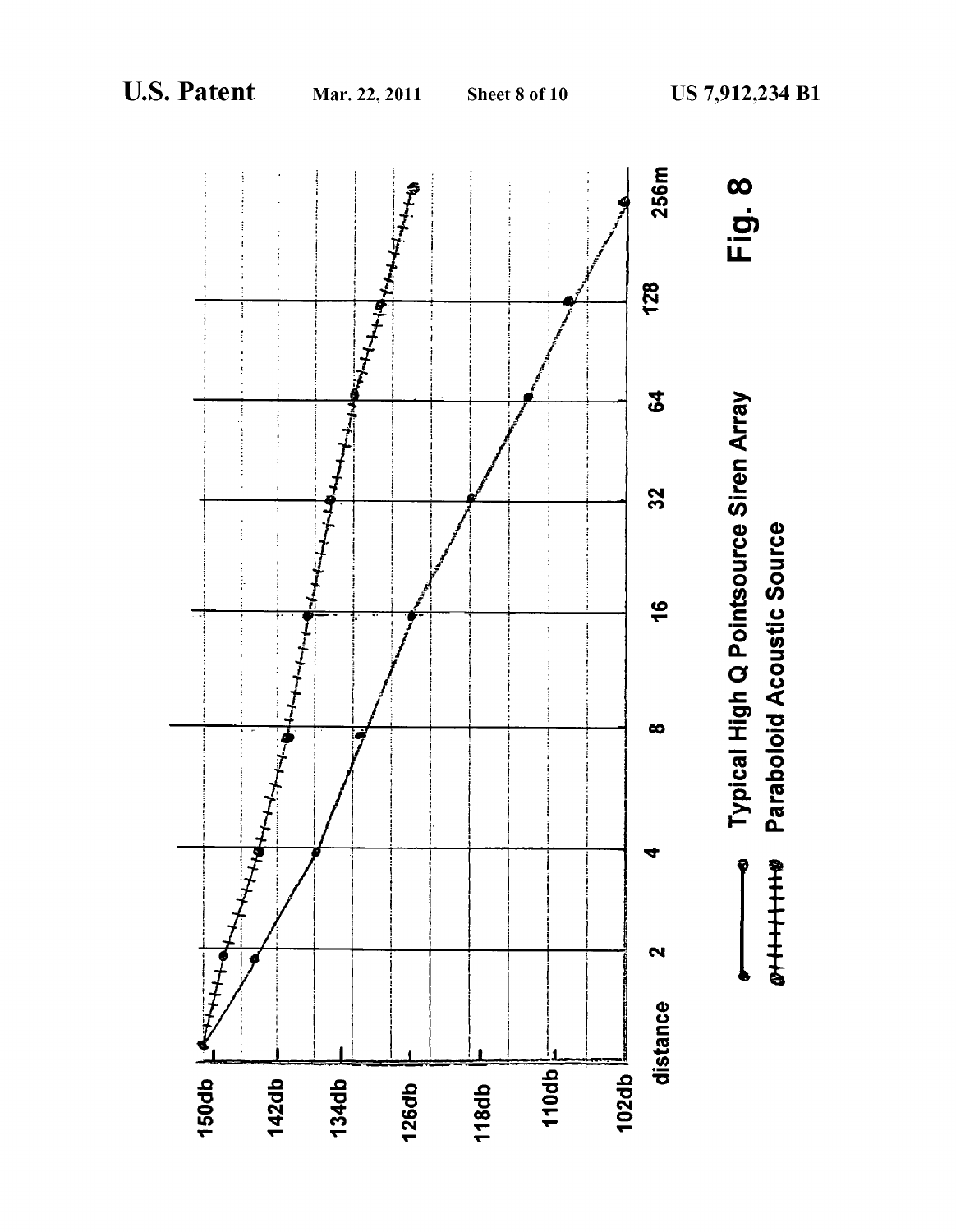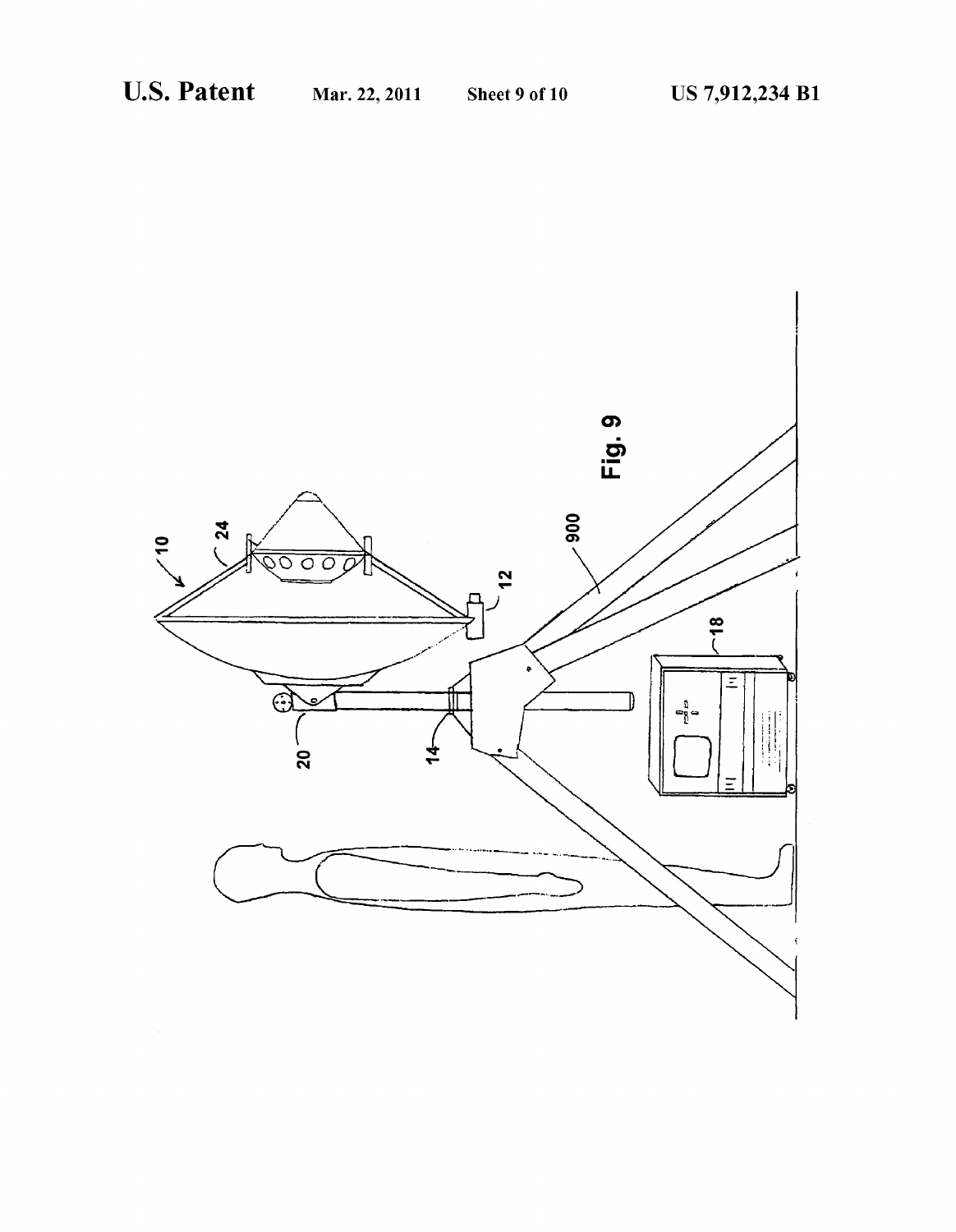

Fig. 10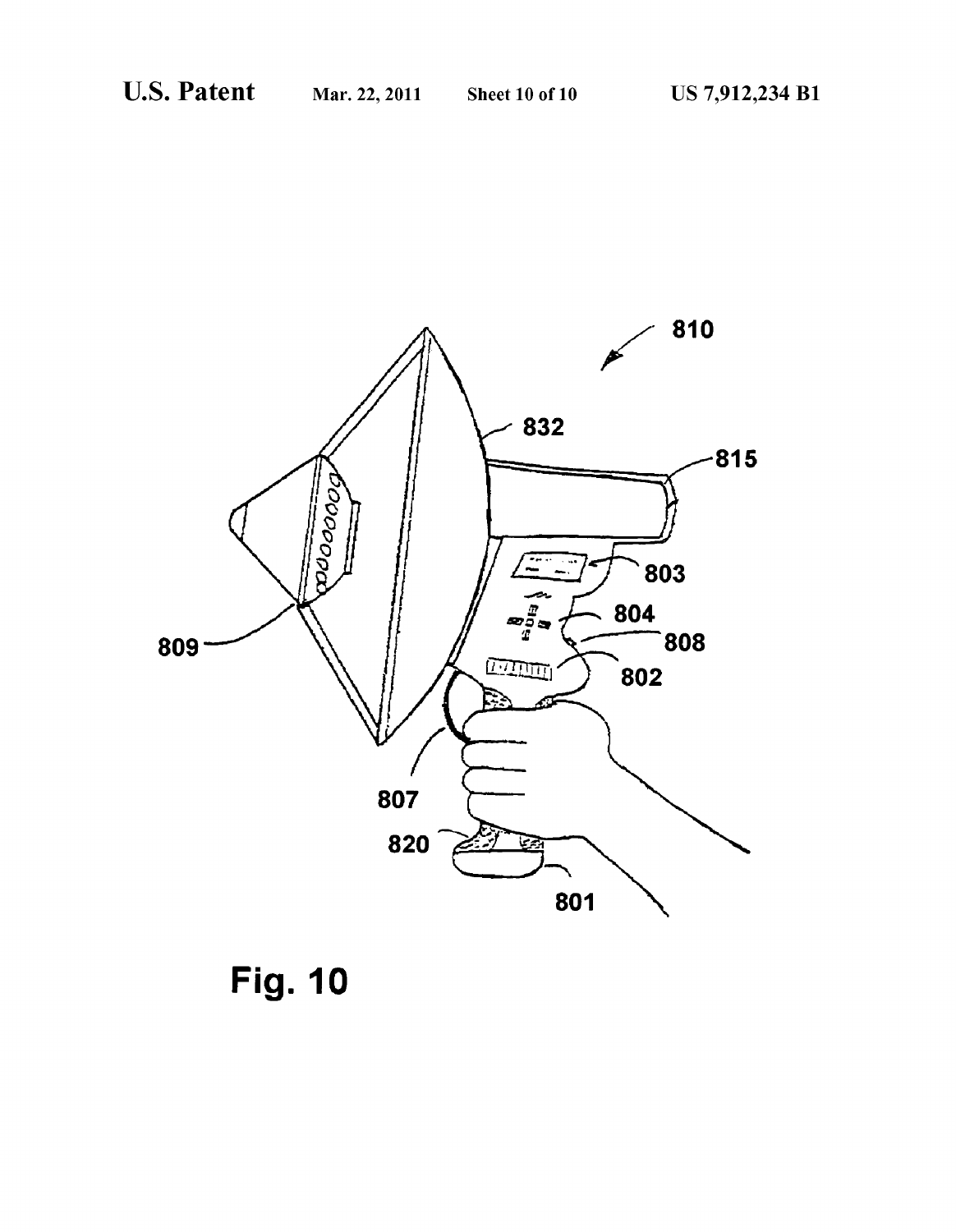10

 $\overline{\mathbf{S}}$ 

#### ACOUSTIC PROJECTOR FOR PROPAGATING A LOW DISPERSION SOUND **FIELD**

#### BACKGROUND OF THE INVENTION

1. Technical Field

The invention relates to directional loud speaker systems and more particularly to a acoustic source for delivering intense sound energy to a location spaced a substantial distance from the source.

2. Description of the Problem

A wide variety of acoustic transducers capable of absorb  $\frac{15}{15}$  ing substantial input energies to produce intense sound fields  $\frac{15}{15}$ are available. Directional control of the sound produced and limiting the attenuation of Sound field intensity may be effected using a number of types of enclosures and horns and careful positional arrangement of the transducers with respect to one another. The application of the sound system guides  $_{20}$ selection and blending of these techniques. Some systems, for example those intended for music, should minimize distor tion. Many music amplification systems will limit themselves to use of an enclosure and a baffle around the transducers. A public address system tolerates Some distortion, particularly 25 at higher frequencies. This favors the use of a high degree of directional control to reduce the rate of drop off in sound pressure with increasing distance from the Source. In a public address system it is common for the transducer to be horn loaded. 30

Of particular interest here is the possibility that a sound or of individuals. It is well known that sound can be intensive enough to be disabling without threatening permanent injury. Were it possible to deliver a sound field of sufficient intensity 35 to disable a person at a distance, or force his retreat, direct physical interaction between those charged with control of crowds, or limiting access to a facility, would be made easier. Such control would also appear far less dramatic and provocative to onlookers and those seeing recordings of the  $40$ events on television.

Naturally it would of advantage to make such a system mobile. This factor dictates that the system be highly efficient and that sound generated by the system have a minimal drop sound should also be high. The ability to optimize the sound field for the range to a target would also be of advantage.

#### SUMMARY OF THE INVENTION

The invention provides a broadband sound generator and transmitter. Sound generation is provided by a low frequency range transducer and a higher frequency range transducer array. The sound generators are located forward from a concave reflecting surface which has a forward radiant axis. The 55 low frequency range transducer is located on the radiant axis and the higher frequency transducer array is located radially distributed about the forward radiant axis. The transducer and the transducer array are movable along the forward radiant axis to vary the focal point of sound radiated by the transduc- 60 ers into the concave reflecting source. A broadband input signal used to excite the transducers is applied to the trans ducers through signal conditioning circuitry connected between an input signal source and the transducers. The sig nal conditioning circuitry includes a cross-over module 65 apportioning selected frequency components of the input sig nal between first and second channels, and phase and differ

ential delay components adjusting for the changes in spacing between the transducers and the concave reflective surface.

Additional effects, features and advantages will be appar ent in the written description that follows.

#### BRIEF DESCRIPTION OF THE DRAWINGS

The novel features believed characteristic of the invention are set forth in the appended claims. The invention itself however, as well as a preferred mode of use, further objects and advantages thereof, will best be understood by reference to the following detailed description of an illustrative embodiment when read in conjunction with the accompanying drawings, wherein:

FIG. 1 is a side elevation of a broadband sound projector as taught by the present invention Suitable for transport on a vehicle.

FIG. 2 is a partial cutaway view of the sound generating and transmitting apparatus of the preferred embodiment of the invention.

FIG. 3 is a diagram depicting convergence of the sound field generated by the apparatus of the invention on a target.

FIG. 4 is a cross sectional view of the sound generating and transmitting apparatus of a second embodiment of the inven tion.

FIG. 5 is a plan view of a secondary acoustic lens.

FIGS. 6A-B are block diagrams of signal conditioning circuitry for both the preferred and a second disclosed embodiment.

FIGS. 7A-C are side, front and back views of an alternative embodiment of the invention.

FIG. 8 is a graphical depiction of the sound attenuation produced by the projector of the present invention versus conventional attenuation.

FIG. 9 is a side elevation illustrating an alternative support for a sound projector constructed in accordance with the invention.

FIG. 10 is a side view of yet another packaging arrange ment for a minaturized version of an embodiment of the invention.

#### DETAILED DESCRIPTION OF THE INVENTION

off in intensity with distance. The directional control of the 45 there is illustrated a mobile sound projection system 10 50 altazimuth mounting 20 allowing Substantial freedom of Referring now to the figures and in particular to FIG. 1 mounted on a Vehicle V. Sound projection system 10 includes a telescoping mast 14 Supported on a base 26. Mounted at the upper end of mast 14 is a broadband sound projector 24. Broadband sound projector 24 is attached to mast 14 by an positioning of the projector. Manual controls for mast 14 may<br>be located within the Vehicle V. Broadband sound projector 24 supports a range finder and targeting camera 12 aligned with the radiant axis of the projector. FIG. 2 shows an alter native location for the range finder and targeting camera attached along the perimeter of parabolic reflector 32. Opera tor controls may include a television screen allowing identi fication of a target and controls for aiming a collimated sound field SF from the broadband sound projector 24.

Referring to FIG. 2, broadband sound projector 24 is illus trated in greater detail. Broadband sound projector 24 is based on a primary parabolic reflector dish 32 having a front con cave reflecting surface 34 with a forward radiant axis A. Forward concave reflecting surface 34 preferably has a para bolic contour. Sound is reflected forward from concave reflecting surface 34 in a collimated sound field SF toward a far focus (shown in FIG. 3) substantially forward from the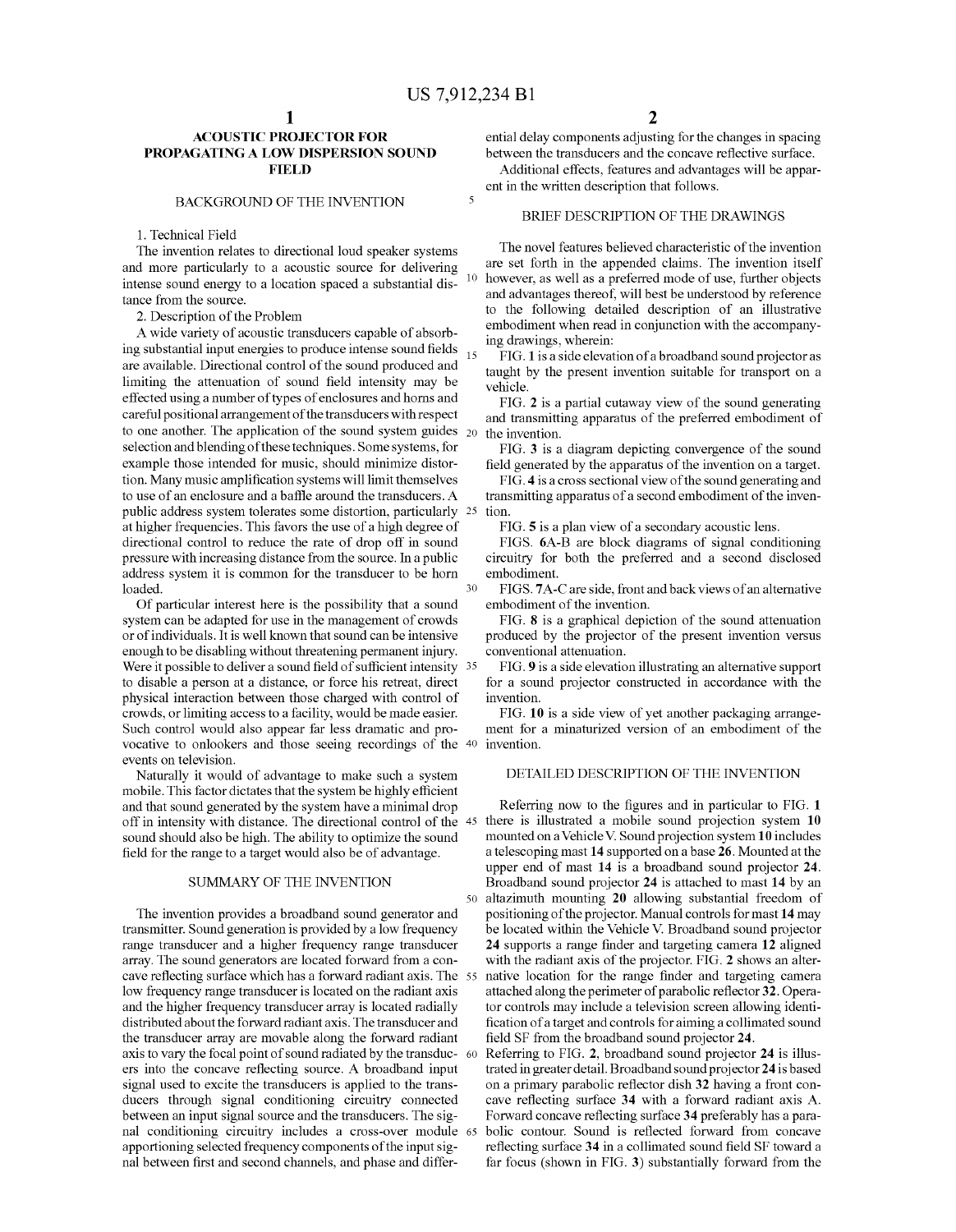reflecting surface. Forward from the concave reflecting sur face 34, lying along the forward radiant axis A of the concave reflecting dish 32, is a loudspeaker enclosure 30 which in turn includes a secondary parabolic dish 46 and a lens cap 35

defining an acoustic cavity 36 (shown in FIG. 4).<br>Sound field SF is fed by low frequency and high frequency acoustical transducers operatively positioned in a spaced relationship in front of the front concave reflecting surface 34 and centered on the forward radiant axis A. The acoustical trans ducers are mounted in the loudspeaker enclosure 30 and, more specifically, are mounted on a secondary parabolic dish 46 forming the end of enclosure 30 located closer to primary parabolic dish 32. Low frequency sound is generated by a loudspeaker 40 which is centered on the forward acoustical axis A and oriented to direct sound from its forward side 15 directly into concave reflecting surface 34. The low frequency sound source is illustrated as a single driver; diaphragm unit, however other elements might be used. For example, the device could have multiple drivers. Higher frequency sound has as a source a plurality of horn loaded tweeters 39 which 20 are disposed on the secondary parabolic dish 46 and oriented outwardly to direct sound toward the primary parabolic dish 32. Again, other high frequency Sound services could be used, e.g. high frequency diaphragm elements. Tweeters 39 are arrayed radially around forward radiant axis A in a circle and 25 the projection axis of the sound they generate is canted outwardly from the forward radiant axis A of the concave reflect ing surface 34. Alternatively, the low frequency device could be a circular diaphragm disposed centered on the forward radiant axis with the HF sources located on or nearer to the 30 forward radiant axis A. Whatever the arrangement, sound from both sets of transducers is reflected forward from con cave reflecting surface 34 in a sound field SF collimated around null field NF. As described below, sound field SF slowly closes to a far focus  $F_F$  which may be displaced from 35 sound projector 24 by hundreds of meters.

Enclosure 30 provides both support for the transducers and a framework 27 for moving the transducers in and out along forward projection axis A relative to concave reflecting surface 34. By moving enclosure 30 the far focus  $F<sub>F</sub>$  of the 40 forward reflected sound waves can be changed from tens of meters to hundreds of meters by changing the apparent acous tic source  $F_s$  of the sound. Enclosure 30 is supported forward from concave reflecting dish 34 on framework 27 which is mounted to a rim 29 set on the perimeter of primary parabolic 45 dish 32. The framework includes a plurality of struts 42 extending from the rim 29 forward from concave reflecting dish 34. Struts 42 converge on a perimeter ring  $26$  of smaller diameter than rim  $27$ . Enclosure 30 rides on tracks 38 supported by the perimeter ring 26. Tracks 38 lie parallel to the 50 forward radiant axis A. Linear motors (not shown) may be used to lock enclosure 30 in place on the tracks 38 and to move the enclosure to and fro along the forward radiant axis A as indicated by double arrow B. Movement of enclosure 30 changes the location of apparent source  $F_s$  of sound directed 55 into the concave reflecting dish and also changes the point of convergence of sound field SF forward from the concave reflecting surface 34. The object is to achieve beam collima tion.

Conveniently mounted somewhere on the framework 27, 60 such as depending from rim 29, is a range finder 12 which may include a television camera and laser range finder. Range finder 12 may also advantageously be mounted in lens cap 35 aligned with the forward radiant axis A of the concave reflect ing surface 34. Acoustic projector 24 is movable as a unit up  $65$ and down and in a circle using a motorized altazimuth mount ing 20 set on the upper end of mast 14.

FIG.3 illustrates convergence of a sound field SF projected from acoustic projector 24 on a target T located at a position displaced from acoustic projector 24. The point of conver gence or far focus  $F_F$  may be changed dynamically for a moving target.

Referring to FIGS. 4 and 5, details of the mounting of loudspeaker 44 and horn loaded tweeters 39 on the secondary parabolic dish 46 may be seen. Bass or low frequency loudspeaker 44 is located centered in the secondary parabolic 46 and centered on forward radiant axis A of concave reflecting surface 34. Although only one loudspeaker is shown a plurality of devices could be used. The plurality of horn loaded tweeters 39 are disposed radially from loudspeaker 44, cen tered on forward radiant axis A, and canted outwardly from the radiant axis to direct sound toward the outer portion of the concave reflecting surface 34, or into an adjustable outer circumferential section 55 of the concave reflecting surface, as provided by a second embodiment of the projector and as shown in FIG. 4. The HF source need not be horn loaded tweeters and could instead be planar devices, a HF dia phragm, compression driven devices, etc.

Shape control of outer circumferential section 55 provides improved efficiency, i.e. reduced attenuation of the higher frequency sound generated by the array of horn loaded tweeters 39 and projected forward by the primary parabolic dish 32. Where primary parabolic dish 32 is divided into two sections 255, 55 the shape of the two sections can be better optimized relative to the predominant frequencies of the sound directed into the respective sections. Shape control of the outer circumferential section 55 is achieved by dividing the outer circumferential section into segments 155 which are independently positionable. (See FIG. 7). Movement of the segments 155 can be made dynamic and is done under the control of shape control circuitry 54 and pneumatic pistons 52. The input signal to the low frequency loudspeaker 44 and to the array of horn loaded tweeters 39 is processed by signal conditioning circuitry 58 as described below. Positioning control 56 of enclosure 30 is done responsive to target selec tion by a user.

FIGS. 6A-B illustrate input signal conditioning circuitry 58, 158 in greater detail. Generation of a drive signal for the transducers 139 and 144 for the array of horn loaded tweeters 39 and the low frequency speaker 44 may be guided by one of several psychoacoustic objectives. Where the acoustic pro jector 24 of the invention is intended to alert individuals, a Voice signal may be patched to conditioning circuitry. Where crowd control is desired one or more signal types are selected from a table of signals 60 stored in memory 64. These signals may include large first and third order distortions to produce highly unpleasant or uncomfortable sound which, when combined with high volume levels, is directed to driving people off. The signal conditioning circuitry 58 is intended to allocate components of the signal between the two sets of differ ing types of loudspeakers, adjust the signal as to delay to ers from the concave reflective surface 34.

Generation of sound is initiated electronically upon microprocessor 62 receiving a trigger signal from operator inputs 102. Simultaneously with receipt of indication from an opera tor that sound is to be projected, the range to a target identified by the operator is obtained by microprocessor 62 from range finder 68. Range finder 68 may include a laser distance mea suring element for this purpose. Or, a microphone may be built into the system for echo location. Aiming of the primary parabolic dish 32 is done under operator control by inputs from operator inputs 102 directed by microprocessor 62 as position control signals to positioning motors 92. Where the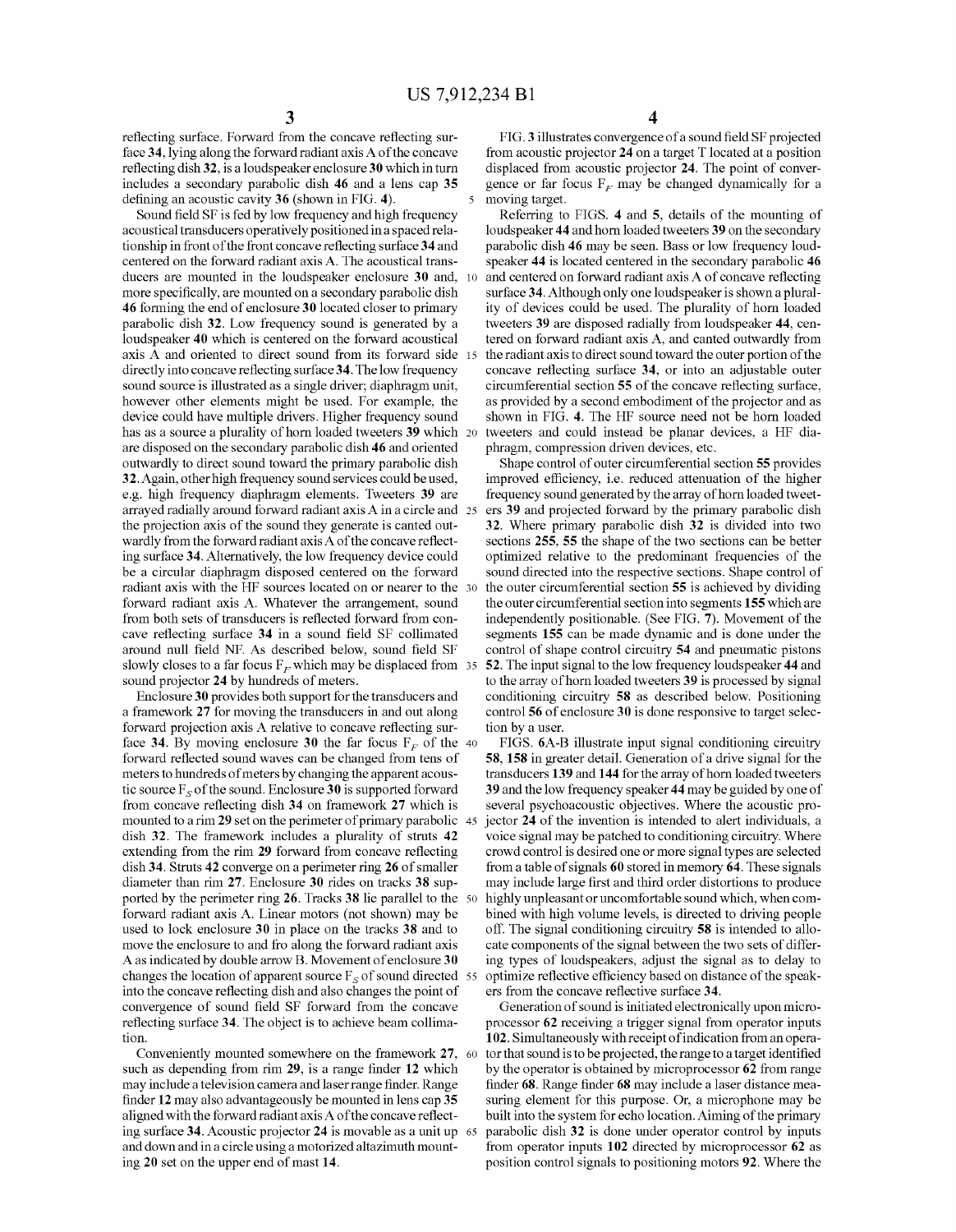primary parabolic dish 32 is divided into inner and outer sections shape control of the outer circumferential section 55 is provided by dish shape control 90. This operation is informed by the frequency mix selected by microprocessor 62, delay of the signal and the distance to target and may be 5 made dynamic.<br>Microprocessor 62 generates a signal for application to an

audio signal source 61 (which may be an output port of the microprocessor). Audio signal source 61 generates a signal which is in turn applied to an adjustable amplifier  $70$ . Micro-  $10$ processor 62 controls the output amplitude to achieve an optimal typically non-lethal, sound pressure level at the target distance. The resulting signal is applied to an analog to digital converter 72 and the resulting digital signal is applied to a cross-over circuit 74 which passes selected frequency com 15 ponents to the signals to either of two channels. The channels, of course, correspond to the low and high frequency audio transducers. Each channel comprises four components, con nected in series, and under the control of microprocessor 62.<br>The components are connected, in series and include dynamic 20 delay lines 76A-B, parametric equalization contour filters 78A-B, dynamic phase filters 80A-B and dynamic limiters 82A-B, in each channel. Operation of these components is under the control of microprocessor 62, which takes into the account the frequency and phase of the signals and the dis- 25 tance spacing the loudspeakers from the concave reflecting surface 34 to achieve near coherent summing of the signal mix to boost efficiency of the system. Before application of the signals to the respective sets of transducers, the signals are reconverted to analog signals by digital to analog converter 30 84. The outputs of converter 84 are amplified by amplifiers 86 and 88 and the respective amplified drive signals are applied to transducer 144, associated with low frequency loud speaker 44 and to audio transducers 139 associated with horn loaded tweeters 39.

It is not necessary that all loud speakers in an array be driven synchronously. Speaker drive channels can be divided so that groups of speakers, or individual speakers, are inde pendently controlled. Circuitry to effect such operation can take a number of different forms. Similarly, digital signal 40 processors can be programmed in a number of different ways to implement a given equivalent circuit. FIG. 6B is a possible implementation of a circuit to differentiate the signals applied to groups of speakers, but is by no means exhaustive of the possible forms such a circuit could take. The circuit of FIG. 45 6B is substantially identical to the circuit of FIG. 6A, except for the final stages of the high frequency channel. A multi plexor/buffer element 183 is connected to take the output of dynamic limiter 82B. A control signal from microprocessor 62 may be applied to multiplexor/buffer to direct signals 50 received from dynamic limiter 82B among one of four chan nels. In effect, signal source 61 Supplies four signals for four groups of H.F. loud speakers in a time division multiplexed format. Mux/buffer 183 operates to space divide the signals among 4 arrays of buffers, the output of which may be 55 sequentially applied to D/A converters 184A-D for application to amplifiers 244, 344, 444 and 544, respectively. Amplifiers 244, 344, 444 and 544 supply loudspeaker arrays 139A-D with differentiated signals. Those skilled in the art will now realize that each speaker in the arrays would be 60 individually driven by a separate amplification channel.

FIGS. 7A-C illustrate a two section primary parabolic reflector 732 in accordance with a second embodiment of the invention. An inner parabolic section 255 is centered on the focal axis A and provides a reflecting surface for low fre quency sound radiation. Outer parabolic section 55 provides the primary reflecting surface for higher frequency acoustic 65 6

radiation and is adjustable. A plurality of panels 155 extend radially from inner parabolic section 255, to which the outer section panels 155 are connected by hinges 65. Outer section panels 155 swing on hinges 65 between more open positions and more closed positions by use of positioning pneumatic pistons 52, with at least one being connected between each outer section panel 155 and the inner parabolic section 255. Individual outer section panels 155 are separated by ribs 66 which extend outwardly from inner parabolic section 255.

FIG. 8 illustrates the reduction in attenuation of sound intensity at distance where attenuation is reduced from 6 DB per doubling of distance to 3 DB per doubling of distance. With an initial intensity of 150 DB sound intensity is still 126 DB at 256 meters instead of 102 DB as would occur with a point source in free space. At the higher intensity levels possible with the invention it is energy efficient to deliver uncom fortable sound to a precise location without use of deadly force and without the need for contact between crowd control personnel and people which are to kept at a distance.

Sound projection system 10 may be dismounted from a vehicle and set up as a stand alone unit powered by a local generator or battery (not shown). As illustrated in FIG. 9. sound projection system 10 has been mounted by mast 14 on a tripod 900. A control panel 18 is located nearby for use in aiming the system.

35 ing 815 providing a grip for a user allowing easy use of an FIG. 10 illustrates a hand held unit sound projector unit 810. The primary parabolic dish 832 is attached at its base to a housing 815 which encloses the signal generating and con ditioning circuitry. Transducer arrays 809 are disposed for ward from the primary parabolic dish 832. Visible on the lower portion of housing 815are a mode selection screen 803, a mode selection keypad 804, a battery charge indicator 802. and a microphone 808 for use when the system is used for public address functions. A handle 820 extends below hous on/offtrigger 807. A replaceable battery pack 801 attaches to the bottom of handle 820.

The present invention provides a sound system adapted for use in the management of crowds or of individuals. Intensive, highly directed sound may be directed toward an isolated human target and disable or drive away the target without threatening permanent injury. Such a sound field makes it possible to disable a person at a distance, or force his retreat, with control of crowds, or limiting access to a facility, would be made easier. Such control should appear far less dramatic and provocative to onlookers and those seeing recordings of the events on television.

While the invention is shown in only a few of its forms, it is not thus limited but is susceptible to various changes and modifications without departing from the spirit and scope of the invention.

#### What is claimed is:

1. A broadband sound generating and transmitting apparatus comprising:

- a primary reflector dish having a front concave reflecting surface which defines a forward radiant axis;
- a low frequency acoustical transducer located centered on the forward radiant axis and oriented to direct sound onto the front concave reflecting surface to reflect the sound forward about the forward radiant axis;
- an array of a plurality of higher frequency acoustical trans ducers, the plurality of higher frequency acoustical transducers being arranged radially about and spaced from the forward radiant axis and oriented outwardly from an apparent common source on the forward radiant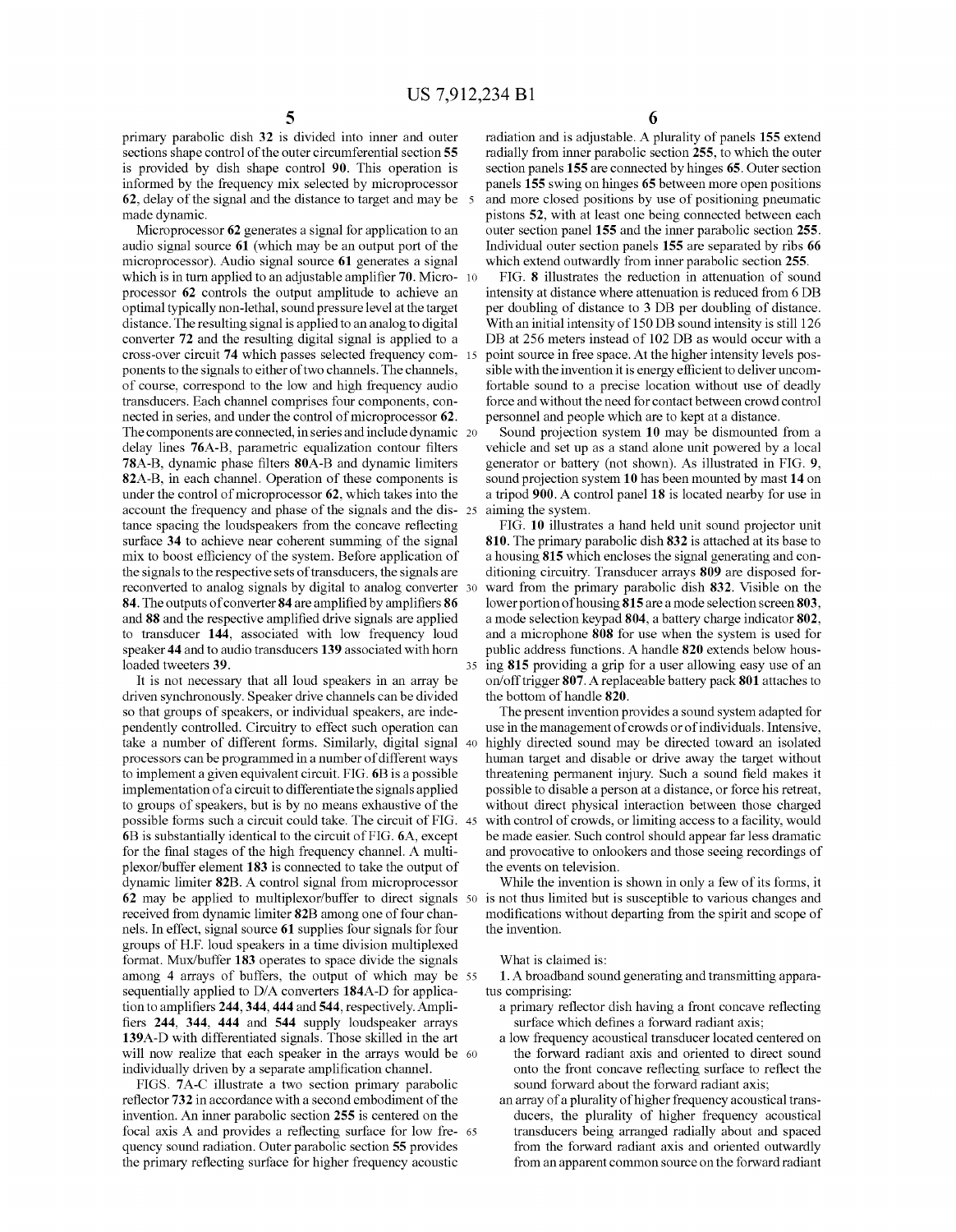30

50

axis to direct sound onto the front concave reflecting surface for reflection forward around the forward radiant axis; and

- a positionable framework supporting the low frequency acoustical transducer and the array of a plurality of 5 higher frequency transducers in front of the primary reflector and providing for joint translation of the low<br>frequency acoustical transducer and the array of a plurality of higher frequency transducers along the forward projection axis; 10
- an audio signal source for the low frequency acoustical transducer and the array of a plurality of higher fre quency transducers responsive to the distance of the positionable framework from the primary reflector and frequency and phase of signals to be applied to the low frequency acoustical transducer and to the array of a plurality of higher frequency transducers to promote coherent summing of sound fields from the low fre quency acoustical transducer and the plurality of higher frequency transducers. 20

2. A broadband sound generating and transmitting apparatus as set forth in claim 1, further comprising:

- means for repositioning the framework forward and back ward on the forward radiant axis.
- 3. Abroadband Sound generating and transmitting appara 25 tus as set forth in claim 2, further comprising:
	- the front concave reflector surface having a parabolic contOur.

4. A broadband sound generating and transmitting apparatus as set forth in claim 2, further comprising:

the front concave reflector surface having an inner fixed parabolic contour and an outer variable parabolic con tOur.

5. A broadband sound generating and transmitting apparatus as set forth in claim  $\bf{1}$ , the audio signal source further  $\bf{35}$ comprising:

a input signal processing circuit including;

an input signal source,

- first and second processing channels connected to the low frequency acoustic transducer and the array of 40
- higher frequency transducers, respectively,<br>a cross over element for applying portions of the input signal to the respective processing channels, and
- each of the first and second processing channels having metric equalization contour filter, a dynamic phase filter and a dynamic limiter. connected in series, a dynamic delay element, a para- 45

6. A broadband sound generating and transmitting appara-<br>tus as set forth in claim 1, further comprising:

the audio signal source including;

- an input signal source providing at least first and second signals for low and high frequency channels, respectively.
- low and high frequency processing channels connected to drive the low frequency acoustic transducer and the 55 higher frequency transducers, respectively,
- the low frequency processing channel having connected in series, a dynamic delay element, a parametric equalization contour filter, a dynamic phase filter and a dynamic limiter, and 60
- the high frequency processing channel having a plurality of sub-channels for driving differentiated groups of the high frequency transducers.

7. A broadband sound generating and transmitting apparatus as set forth in claim 5, further comprising:

a microprocessor connected to each of the dynamic delay elements for independently adjusting the delay thereof, to each of the parametric equalizer contour filters, to each of the dynamic phase filters and to each of the dynamic limiters responsive to the frequency blend generated by the input signal source and to the spacing between the framework and the front concave reflective Surface.

8. A broadband sound generating and transmitting apparatus as set forth in claim 7, further comprising:

- a memory programmed with a table of audio signal types; and
- the microprocessor being coupled to the input signal source and to the memory for selecting audio signal types for generation by the input signal source.

15 tus as set forth in claim 8, further comprising: 9. Abroadband Sound generating and transmitting appara

- a range finder for determined distance to from the front concave reflecting surface to geographical locations spaced from the front concave reflecting surface; and
- the microprocessor being coupled to the range finder and programmed for positioning the framework responsive to the determined distance.

10. A broadband sound generating and transmitting appa ratus as set forth in claim 9, further comprising:

means for aiming the primary reflector dish.

11. A broadband sound generating and transmitting appa ratus comprising:

- a concave reflecting surface defining a forward radiant axis:
- a first sound source located forward from the concave reflecting surface, centered on the radiant axis and oriented to direct sound onto the concave reflecting surface parallel to the forward radiant axis for reflection forward from the concave reflecting surface;
- a second, distributed sound source located forward from the concave reflecting surface, centered on the radiant axis and oriented to direct sound onto the concave reflecting surface diverging outwardly from the forward radiant axis from an apparent common Source, the sec ond, distributed sound source being oriented to produce sound directed into the concave reflecting surface for collimated reflection forward from the concave reflect ing Surface;
- a signal source of a varying broadband input signal for the first sound source and the second, distributed sound Source;

means for adjusting the location of the first sound source and the second, distributed sound source along the forward radiant axis;

signal conditioning circuitry connected between the input signal source and the first sound source and the second, distributed sound source, the signal conditioning circuitry including cross-over means for apportioning selected frequency components of the input signal between first and second channels, respectively, con nected to the first sound source and the second, distrib uted sound source:

dynamic delay lines in the first and second channels; and a microcontroller responsive to the frequency mix of the input signal and to the location of the first sound source and the second, distributed sound source along the forward radiant axis from the concave reflecting surface for differentially adjusting the dynamic delay lines in the first and second channels to promote coherent summing.

65 ratus as claimed in claim 11, further comprising: 12. A broadband sound generating and transmitting appa

dynamic phase filters in the first and second channels with the microcontroller being further responsive to the fre